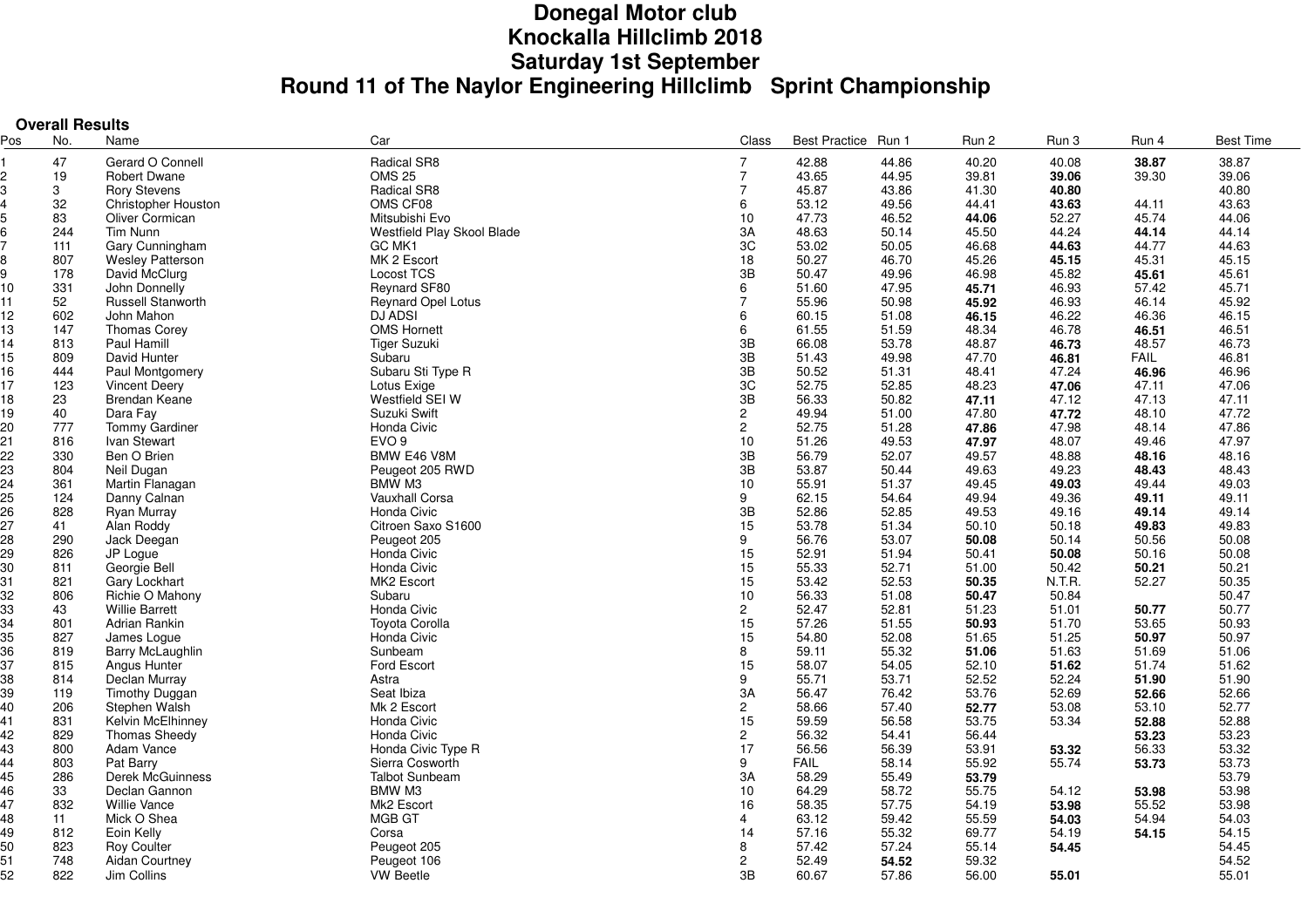# **Overall Results - Continued**

| 53<br>54<br>55<br>56<br>57<br>58<br>59<br>60<br>61<br>62<br>63<br>64<br>65<br>66 | 105<br>820<br>808<br>141<br>51<br>55<br>802<br>824<br>825<br>92<br>818<br>402<br>6<br>87 | Seamus Anderson<br>Martin McLaughlin<br>Harry Brown<br><b>Andrew Purser</b><br>John Whitley<br>James O Rourke<br>Ernest Browne<br><b>Bill Barker</b><br>Colleen Barker<br>Gerard O Connor<br>Hugh Gibbons<br>Sean Murray<br>Edmund Cassidy<br>Ken McAvoy | Anglia 105 E<br>Sunbeam<br>Avenger<br>Peugeot 205<br>FF Swift 95<br>Fiat Punto<br>Mini<br>Peugeot 205<br>Peugeot 205<br>Fiat Punto<br>Mk1 Escort<br>Lotus Elan 2<br>MK1 Iona Special<br><b>Riley 1214</b> | 1A<br>16<br>14<br>1A<br>5<br>8<br>13<br>14<br>14<br>8<br>$\overline{4}$ | 65.20<br>58.87<br>60.09<br>62.44<br>66.19<br>59.89<br>63.25<br>63.63<br>65.03<br>77.37<br>70.82<br>72.48<br>77.92<br>78.13 | 57.94<br>58.65<br>58.70<br>60.11<br>66.89<br>58.67<br>60.44<br>60.70<br>61.64<br>69.40<br>81.02<br>76.38<br>81.30 | 56.57<br>56.24<br>55.64<br>57.30<br>57.17<br>57.19<br>59.56<br>58.61<br>60.37<br>64.34<br>65.18<br>74.98<br>71.59<br>72.47 | 56.12<br>55.27<br>55.50<br>56.67<br>N.T.R.<br>56.84<br>61.00<br>58.65<br>60.34<br>64.71<br>64.65<br>67.53<br>67.95<br>72.52 | 55.06<br>56.26<br>56.41<br>57.47<br>56.79<br>58.45<br>59.67<br>64.23<br>65.99<br>65.79<br>77.16 | 55.06<br>55.27<br>55.50<br>56.67<br>56.79<br>56.84<br>58.45<br>58.61<br>59.67<br>64.23<br>64.65<br>65.79<br>67.95<br>72.47 |
|----------------------------------------------------------------------------------|------------------------------------------------------------------------------------------|----------------------------------------------------------------------------------------------------------------------------------------------------------------------------------------------------------------------------------------------------------|-----------------------------------------------------------------------------------------------------------------------------------------------------------------------------------------------------------|-------------------------------------------------------------------------|----------------------------------------------------------------------------------------------------------------------------|-------------------------------------------------------------------------------------------------------------------|----------------------------------------------------------------------------------------------------------------------------|-----------------------------------------------------------------------------------------------------------------------------|-------------------------------------------------------------------------------------------------|----------------------------------------------------------------------------------------------------------------------------|
|                                                                                  |                                                                                          | <b>Class 1A Bantam Saloon Class</b>                                                                                                                                                                                                                      |                                                                                                                                                                                                           |                                                                         |                                                                                                                            |                                                                                                                   |                                                                                                                            |                                                                                                                             |                                                                                                 |                                                                                                                            |
|                                                                                  |                                                                                          | 47.49, Class Record Ray Cummingham 47.49 secs Mini 2012                                                                                                                                                                                                  |                                                                                                                                                                                                           |                                                                         |                                                                                                                            |                                                                                                                   |                                                                                                                            |                                                                                                                             |                                                                                                 |                                                                                                                            |
| Pos                                                                              | No.                                                                                      | Name                                                                                                                                                                                                                                                     | Car                                                                                                                                                                                                       |                                                                         | <b>Best Practice</b>                                                                                                       | Run 1                                                                                                             | Run 2                                                                                                                      | Run 3                                                                                                                       | Run 4                                                                                           | <b>Best Time</b>                                                                                                           |
|                                                                                  | 105<br>141                                                                               | Seamus Anderson<br><b>Andrew Purser</b>                                                                                                                                                                                                                  | Anglia 105 E<br>Peugeot 205                                                                                                                                                                               |                                                                         | 65.20<br>62.44                                                                                                             | 57.94<br>60.11                                                                                                    | 56.57<br>57.30                                                                                                             | 56.12<br>56.67                                                                                                              | 55.06<br>57.47                                                                                  | 55.06<br>56.67                                                                                                             |
| Pos                                                                              | No.                                                                                      | <b>Class 2 1600 Saloon Class</b><br>47.82 Class Record Declan Cundelan 47.82 secs Ford Escort 2012<br>Name                                                                                                                                               | Car                                                                                                                                                                                                       |                                                                         | <b>Best Practice</b>                                                                                                       | Run 1                                                                                                             | Run 2                                                                                                                      | Run 3                                                                                                                       | Run 4                                                                                           | <b>Best Time</b>                                                                                                           |
|                                                                                  | 40                                                                                       | Dara Fay                                                                                                                                                                                                                                                 | Suzuki Swift                                                                                                                                                                                              |                                                                         | 49.94                                                                                                                      | 51.00                                                                                                             | 47.80                                                                                                                      | 47.72                                                                                                                       | 48.10                                                                                           | 47.72                                                                                                                      |
|                                                                                  | 777                                                                                      | Tommy Gardiner                                                                                                                                                                                                                                           | Honda Civic                                                                                                                                                                                               |                                                                         | 52.75                                                                                                                      | 51.28                                                                                                             | 47.86                                                                                                                      | 47.98                                                                                                                       | 48.14                                                                                           | 47.86                                                                                                                      |
|                                                                                  | 43                                                                                       | Willie Barrett                                                                                                                                                                                                                                           | Honda Civic                                                                                                                                                                                               |                                                                         | 52.47                                                                                                                      | 52.81                                                                                                             | 51.23                                                                                                                      | 51.01                                                                                                                       | 50.77                                                                                           | 50.77                                                                                                                      |
|                                                                                  | 206                                                                                      | Stephen Walsh                                                                                                                                                                                                                                            | Mk 2 Escort                                                                                                                                                                                               |                                                                         | 58.66                                                                                                                      | 57.40                                                                                                             | 52.77                                                                                                                      | 53.08                                                                                                                       | 53.10                                                                                           | 52.77                                                                                                                      |
|                                                                                  | 829                                                                                      | <b>Thomas Sheedy</b>                                                                                                                                                                                                                                     | Honda Civic                                                                                                                                                                                               |                                                                         | 56.32                                                                                                                      | 54.41                                                                                                             | 56.44                                                                                                                      |                                                                                                                             | 53.23                                                                                           | 53.23                                                                                                                      |
|                                                                                  | 748                                                                                      | <b>Aidan Courtney</b>                                                                                                                                                                                                                                    | Peugeot 106                                                                                                                                                                                               |                                                                         | 52.49                                                                                                                      | 54.52                                                                                                             | 59.32                                                                                                                      |                                                                                                                             |                                                                                                 | 54.52                                                                                                                      |
|                                                                                  |                                                                                          | <b>Class 3A Super Saloon Class</b>                                                                                                                                                                                                                       |                                                                                                                                                                                                           |                                                                         |                                                                                                                            |                                                                                                                   |                                                                                                                            |                                                                                                                             |                                                                                                 |                                                                                                                            |
|                                                                                  |                                                                                          | 42.22, Class Record Simon McKinley 42.22 secs Radical 2008                                                                                                                                                                                               |                                                                                                                                                                                                           |                                                                         |                                                                                                                            |                                                                                                                   |                                                                                                                            |                                                                                                                             |                                                                                                 |                                                                                                                            |
| Pos                                                                              | No.                                                                                      | Name                                                                                                                                                                                                                                                     | Car                                                                                                                                                                                                       |                                                                         | <b>Best Practice</b>                                                                                                       | Run 1                                                                                                             | Run 2                                                                                                                      | Run 3                                                                                                                       | Run 4                                                                                           | <b>Best Time</b>                                                                                                           |
|                                                                                  | 244                                                                                      | Tim Nunn                                                                                                                                                                                                                                                 | Westfield Play Skool Blade                                                                                                                                                                                |                                                                         | 48.63                                                                                                                      | 50.14                                                                                                             | 45.50                                                                                                                      | 44.24                                                                                                                       | 44.14                                                                                           | 44.14                                                                                                                      |
|                                                                                  | 119                                                                                      | <b>Timothy Duggan</b>                                                                                                                                                                                                                                    | Seat Ibiza                                                                                                                                                                                                |                                                                         | 56.47                                                                                                                      | 76.42                                                                                                             | 53.76                                                                                                                      | 52.69                                                                                                                       | 52.66                                                                                           | 52.66                                                                                                                      |
|                                                                                  | 286                                                                                      | <b>Derek McGuinness</b>                                                                                                                                                                                                                                  | <b>Talbot Sunbeam</b>                                                                                                                                                                                     |                                                                         | 58.29                                                                                                                      | 55.49                                                                                                             | 53.79                                                                                                                      |                                                                                                                             |                                                                                                 | 53.79                                                                                                                      |
|                                                                                  |                                                                                          | <b>Class 3B Ultimate Saloon Class.</b>                                                                                                                                                                                                                   |                                                                                                                                                                                                           |                                                                         |                                                                                                                            |                                                                                                                   |                                                                                                                            |                                                                                                                             |                                                                                                 |                                                                                                                            |
|                                                                                  |                                                                                          | 40.67, Class Record Rory Stephens 40.67 secs Radical SR3 2013                                                                                                                                                                                            |                                                                                                                                                                                                           |                                                                         |                                                                                                                            |                                                                                                                   |                                                                                                                            |                                                                                                                             |                                                                                                 |                                                                                                                            |
| Pos                                                                              | No.                                                                                      | Name                                                                                                                                                                                                                                                     | Car                                                                                                                                                                                                       |                                                                         | <b>Best Practice</b>                                                                                                       | Run 1                                                                                                             | Run 2                                                                                                                      | Run 3                                                                                                                       | Run 4                                                                                           | <b>Best Time</b>                                                                                                           |
|                                                                                  | 178                                                                                      | David McClurg                                                                                                                                                                                                                                            | <b>Locost TCS</b>                                                                                                                                                                                         |                                                                         | 50.47                                                                                                                      | 49.96                                                                                                             | 46.98                                                                                                                      | 45.82                                                                                                                       | 45.61                                                                                           | 45.61                                                                                                                      |
|                                                                                  | 813                                                                                      | Paul Hamill                                                                                                                                                                                                                                              | Tiger Suzuki                                                                                                                                                                                              |                                                                         | 66.08                                                                                                                      | 53.78                                                                                                             | 48.87                                                                                                                      | 46.73                                                                                                                       | 48.57                                                                                           | 46.73                                                                                                                      |
|                                                                                  | 809                                                                                      | David Hunter                                                                                                                                                                                                                                             | Subaru                                                                                                                                                                                                    |                                                                         | 51.43                                                                                                                      | 49.98                                                                                                             | 47.70                                                                                                                      | 46.81                                                                                                                       | <b>FAIL</b>                                                                                     | 46.81                                                                                                                      |
|                                                                                  | 444                                                                                      | Paul Montgomery                                                                                                                                                                                                                                          | Subaru Sti Type R<br>Westfield SEI W                                                                                                                                                                      |                                                                         | 50.52<br>56.33                                                                                                             | 51.31                                                                                                             | 48.41                                                                                                                      | 47.24<br>47.12                                                                                                              | 46.96                                                                                           | 46.96                                                                                                                      |
|                                                                                  | 23<br>330                                                                                | Brendan Keane<br>Ben O Brien                                                                                                                                                                                                                             | BMW E46 V8M                                                                                                                                                                                               |                                                                         | 56.79                                                                                                                      | 50.82<br>52.07                                                                                                    | 47.11<br>49.57                                                                                                             | 48.88                                                                                                                       | 47.13<br>48.16                                                                                  | 47.11<br>48.16                                                                                                             |
|                                                                                  | 804                                                                                      | Neil Dugan                                                                                                                                                                                                                                               | Peugeot 205 RWD                                                                                                                                                                                           |                                                                         | 53.87                                                                                                                      | 50.44                                                                                                             | 49.63                                                                                                                      | 49.23                                                                                                                       | 48.43                                                                                           | 48.43                                                                                                                      |
|                                                                                  | 828                                                                                      | Ryan Murray                                                                                                                                                                                                                                              | Honda Civic                                                                                                                                                                                               |                                                                         | 52.86                                                                                                                      | 52.85                                                                                                             | 49.53                                                                                                                      | 49.16                                                                                                                       | 49.14                                                                                           | 49.14                                                                                                                      |
|                                                                                  | 822                                                                                      | Jim Collins                                                                                                                                                                                                                                              | <b>VW Beetle</b>                                                                                                                                                                                          |                                                                         | 60.67                                                                                                                      | 57.86                                                                                                             | 56.00                                                                                                                      | 55.01                                                                                                                       |                                                                                                 | 55.01                                                                                                                      |
|                                                                                  |                                                                                          |                                                                                                                                                                                                                                                          |                                                                                                                                                                                                           |                                                                         |                                                                                                                            |                                                                                                                   |                                                                                                                            |                                                                                                                             |                                                                                                 |                                                                                                                            |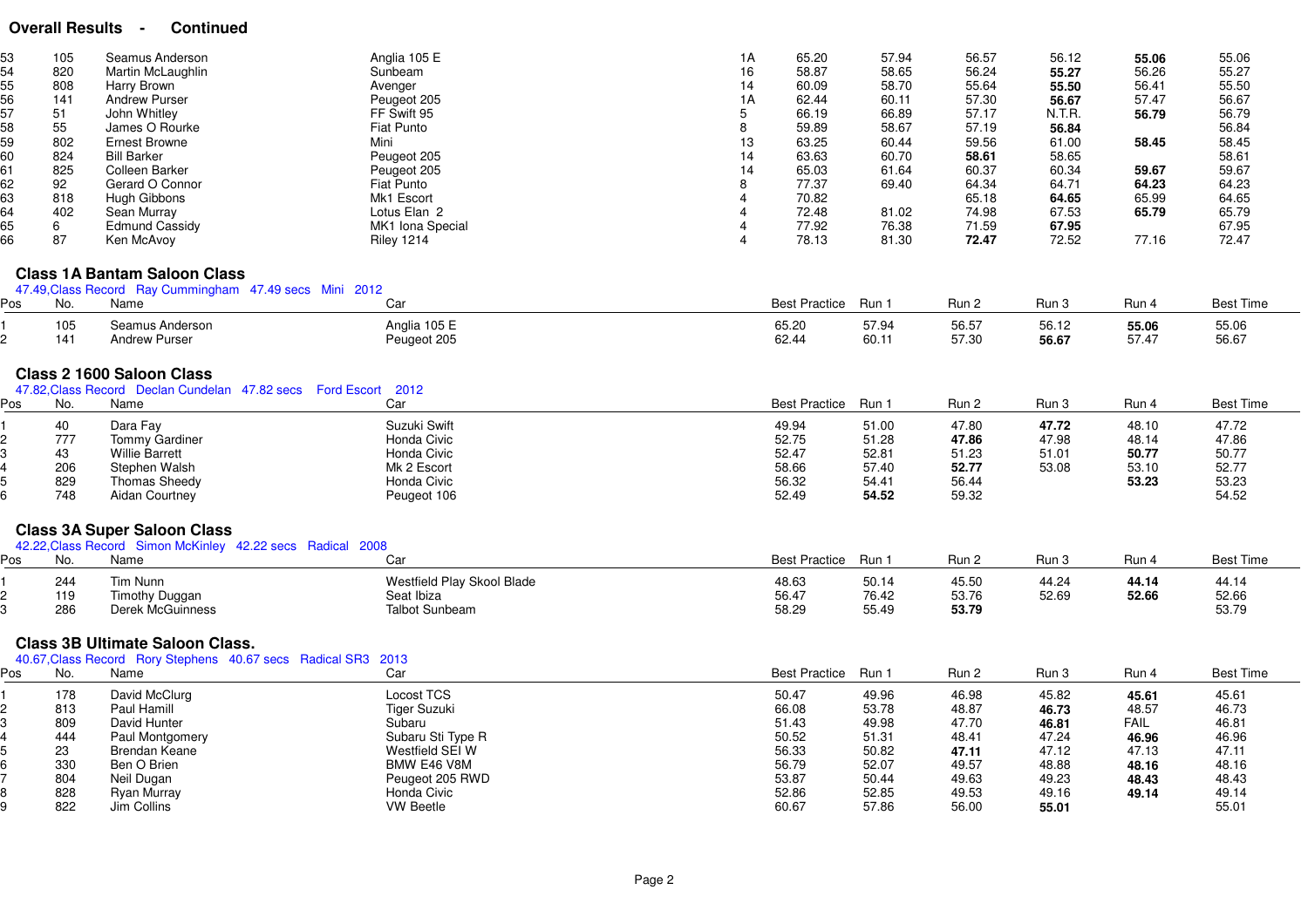# **Class 3C Rear engine Sports cars up to2100cc Front engine Sports cars with car derived engines over 2100cc** 60.00,Class Record TBA 60.00 sec 2018

4

| Pos | .<br>No.   | .<br>_____<br>Name                      | Car                   | <b>Best Practice</b> | Run 1          | Run 2          | Run 3          | Run 4          | <b>Best Time</b> |
|-----|------------|-----------------------------------------|-----------------------|----------------------|----------------|----------------|----------------|----------------|------------------|
|     | 111<br>123 | Gary Cunningham<br><b>Vincent Deery</b> | GC MK1<br>Lotus Exige | 53.02<br>52.75       | 50.05<br>52.85 | 46.68<br>48.23 | 44.63<br>47.06 | 44.77<br>47.11 | 44.63<br>47.06   |

## **Class 4 Classic cars as per HRCA regulations**

|     | 48.00, Class Record Alan Kessie 48.00 secs Gryphon C73 2011 |                       |                   |                     |       |       |       |       |        |  |  |  |
|-----|-------------------------------------------------------------|-----------------------|-------------------|---------------------|-------|-------|-------|-------|--------|--|--|--|
| Pos | No.                                                         | Name                  | Car               | Best Practice Run 1 |       | Run 2 | Run 3 | Run 4 | Factor |  |  |  |
|     |                                                             | Mick O Shea           | MGB GT            | 63.12               | 59.42 | 55.59 | 54.03 | 54.94 | 1.00   |  |  |  |
|     | 818                                                         | Hugh Gibbons          | Mk1 Escort        | 70.82               |       | 65.18 | 64.65 | 65.99 | 1.00   |  |  |  |
|     | 402                                                         | Sean Murray           | Lotus Elan 2      | 72.48               | 81.02 | 74.98 | 67.53 | 65.79 | 1.00   |  |  |  |
|     |                                                             | <b>Edmund Cassidy</b> | MK1 Iona Special  | 77.92               | 76.38 | 71.59 | 67.95 |       | 1.00   |  |  |  |
|     | 87                                                          | Ken McAvoy            | <b>Riley 1214</b> | 78.13               | 81.30 | 72.47 | 72.52 | 77.16 | 1.00   |  |  |  |

# **Class 5 Formula Ford 1600 Classic Formula Ford 1600 as per current or previous regulations** 43.85,Class Record Brendan Keane 43.85 secs Magnum 873 2008

|     |     | 43.85, Class Record Brendan Keane 43.85 secs Magnum 873 2008                                                        |              |                     |       |       |        |       |                  |
|-----|-----|---------------------------------------------------------------------------------------------------------------------|--------------|---------------------|-------|-------|--------|-------|------------------|
| Pos | No. | Name                                                                                                                | Car          | Best Practice Run 1 |       | Run 2 | Run 3  | Run 4 | <b>Best Time</b> |
|     | -51 | John Whitley                                                                                                        | FF Swift 95  | 66.19               | 66.89 | 57.17 | N.T.R. | 56.79 | 56.79            |
|     |     | Class 6 Single seaters up to 2100cc 8 valve 1650cc 16 valve<br>39.10, Class Record Joe Courtney 39.10 secs OMS 2012 |              |                     |       |       |        |       |                  |
| Pos | No. | Name                                                                                                                | Car          | Best Practice Run 1 |       | Run 2 | Run 3  | Run 4 | <b>Best Time</b> |
|     | 32  | Christopher Houston                                                                                                 | OMS CF08     | 53.12               | 49.56 | 44.41 | 43.63  | 44.11 | 43.63            |
|     | 331 | John Donnelly                                                                                                       | Reynard SF80 | 51.60               | 47.95 | 45.71 | 46.93  | 57.42 | 45.71            |
|     | 602 | John Mahon                                                                                                          | DJ ADSI      | 60.15               | 51.08 | 46.15 | 46.22  | 46.36 | 46.15            |

<sup>602</sup> John Mahon DJ ADSI 60.15 51.08 **46.15** 46.22 46.36 46.15

<sup>147</sup> Thomas Corey OMS Hornett 61.55 51.59 48.34 46.78 **46.51** 46.51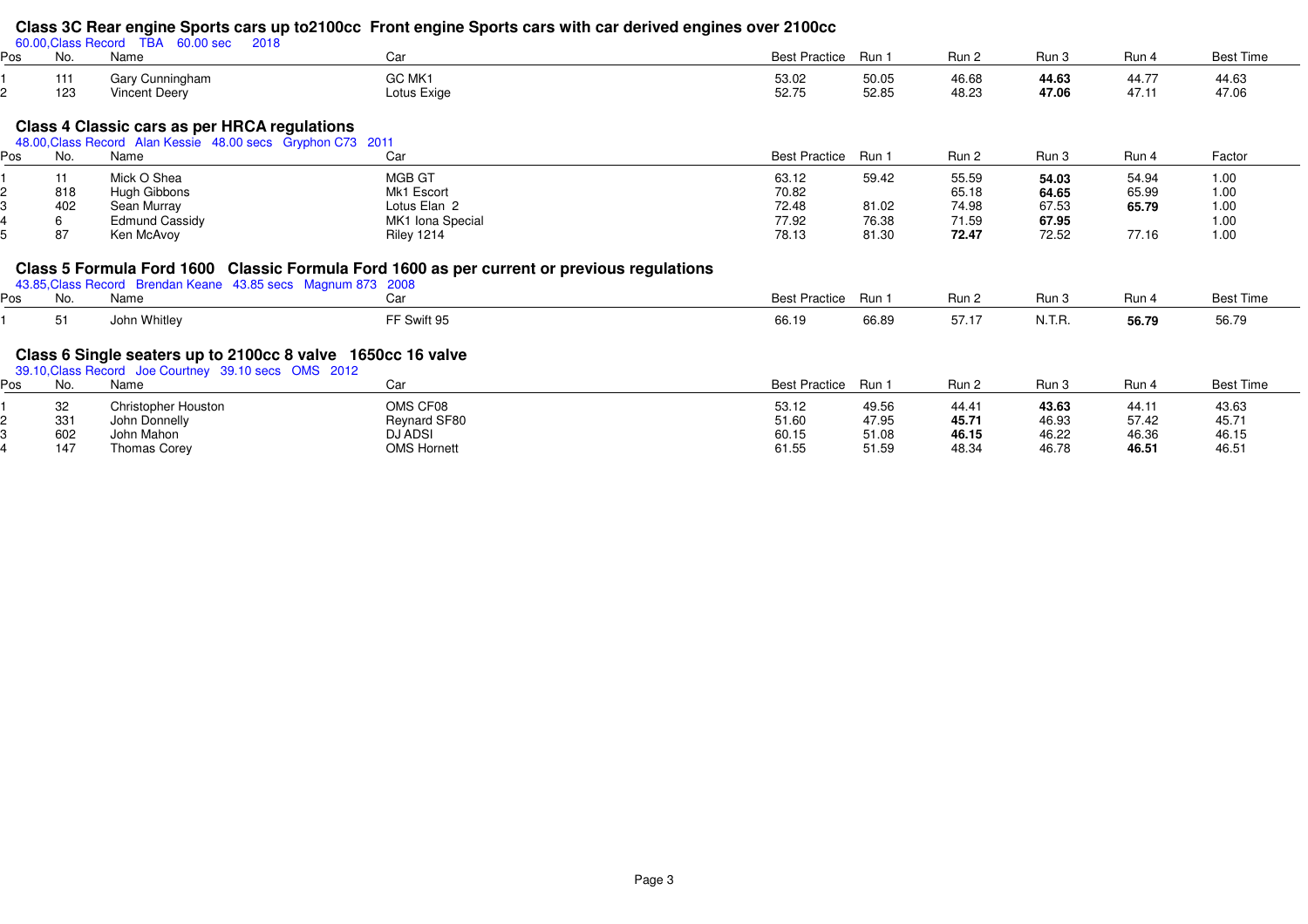# **Class 7 Single seaters over 2100cc 8 valve 1650cc 16 valve** 37.55,Class Record Sylvie Mullins 37.55 secs Gould GR 2012

| Pos | No.       | Name                     | Car                       | <b>Best Practice</b> | Run,  | Run 2 | Run 3 | Run 4 | Best Time |
|-----|-----------|--------------------------|---------------------------|----------------------|-------|-------|-------|-------|-----------|
|     |           | Gerard O Connell         | Radical SR8               | 42.88                | 44.86 | 40.20 | 40.08 | 38.87 | 38.87     |
|     | 10<br>כ ו | <b>Robert Dwane</b>      | <b>OMS 25</b>             | 43.65                | 44.95 | 39.81 | 39.06 | 39.30 | 39.06     |
|     |           | <b>Rory Stevens</b>      | Radical SR8               | 45.87                | 43.86 | 41.30 | 40.80 |       | 40.80     |
|     | 50<br>ັ   | <b>Russell Stanworth</b> | <b>Reynard Opel Lotus</b> | 55.96                | 50.98 | 45.92 | 46.93 | 46.14 | 45.92     |

#### **Class 8 2 Litre Rally Class Rally cars up to 1650cc 16 valve. Rally cars up to 2100cc 8 valve**

|     |     |                    | 48.20, Class Record Tommy Gardiner 48.20 secs Honda Civic 2016 |                     |       |       |       |       |           |
|-----|-----|--------------------|----------------------------------------------------------------|---------------------|-------|-------|-------|-------|-----------|
| Pos | No. | Name               | Car                                                            | Best Practice Run 1 |       | Run 2 | Run 3 | Run 4 | Best Time |
|     | 819 | Barry McLaughlin   | Sunbeam                                                        | 59.11               | 55.32 | 51.06 | 51.63 | 51.69 | 51.06     |
|     | 823 | <b>Roy Coulter</b> | Peugeot 205                                                    | 57.42               | 57.24 | 55.14 | 54.45 |       | 54.45     |
|     | 55  | James O Rourke     | Fiat Punto                                                     | 59.89               | 58.67 | 57.19 | 56.84 |       | 56.84     |
|     | 92  | Gerard O Connor    | Fiat Punto                                                     | 77.37               | 69.40 | 64.34 | 64.71 | 64.23 | 64.23     |

#### **Class 9 Rally cars 1651cc 2100cc 16 valve. Rally cars 2101cc 3000cc 8 valve**

|     |     | 49.38, Class Record Damien Gallagher 49.38 sec Ford Escort 2003 |                       |                     |       |       |       |       |                  |
|-----|-----|-----------------------------------------------------------------|-----------------------|---------------------|-------|-------|-------|-------|------------------|
| Pos | No. | Name                                                            | Car                   | Best Practice Run 1 |       | Run 2 | Run 3 | Run 4 | <b>Best Time</b> |
|     | 124 | Danny Calnan                                                    | <b>Vauxhall Corsa</b> | 62.15               | 54.64 | 49.94 | 49.36 | 49.11 | $49.1^{\circ}$   |
|     | 290 | Jack Deegan                                                     | Peugeot 205           | 56.76               | 53.07 | 50.08 | 50.14 | 50.56 | 50.08            |
|     | 814 | Declan Murray                                                   | Astra                 | 55.71               | 53.71 | 52.52 | 52.24 | 51.90 | 51.90            |
|     | 803 | Pat Barry                                                       | Sierra Cosworth       | <b>FAIL</b>         | 58.14 | 55.92 | 55.74 | 53.73 | 53.73            |

### **Class 10 Rally cars over 2100cc 16 valve. Rally cars over 3000cc 8 valve 4WD**

|     |     | 60.00, Class Record TBA<br>60.00 sec<br>2018 |                |                     |       |       |       |       |           |
|-----|-----|----------------------------------------------|----------------|---------------------|-------|-------|-------|-------|-----------|
| Pos | No. | Name                                         | Car            | Best Practice Run 1 |       | Run 2 | Run 3 | Run 4 | Best Time |
|     | 83  | Oliver Cormican                              | Mitsubishi Evo | 47.73               | 46.52 | 44.06 | 52.27 | 45.74 | 44.06     |
|     | 816 | Ivan Stewart                                 | EVO 9          | 51.26               | 49.53 | 47.97 | 48.07 | 49.46 | 47.97     |
|     | 361 | Martin Flanagan                              | BMW M3         | 55.91               | 51.37 | 49.45 | 49.03 | 49.44 | 49.03     |
|     | 806 | Richie O Mahony                              | Subaru         | 56.33               | 51.08 | 50.47 | 50.84 |       | 50.47     |
|     | 33  | Declan Gannon                                | BMW M3         | 64.29               | 58.72 | 55.75 | 54.12 | 53.98 | 53.98     |
|     |     |                                              |                |                     |       |       |       |       |           |

### **Class 13 Clubman Rally Cars up to 1450cc 16 valve**

|     |     |               | 2008<br>sco<br>$.50 \text{ cm}$ |                             |       |       |       |       |                  |
|-----|-----|---------------|---------------------------------|-----------------------------|-------|-------|-------|-------|------------------|
| Pos | No. | Name          | w                               | <b>Best Practice</b><br>่⊃น | Run   | Run 2 | Run 3 | Run 4 | <b>Best Time</b> |
|     | 802 | Ernest Browne | Min.                            | מה מם<br>63.25              | 60.44 | 59.56 | 61.00 | 58.45 | 58.45            |

#### **Class 14 Clubman Rally Cars 1451cc up to 1650cc 8 valve**

|     |     | 50.73, Class Record Garrett McMonagle 50.73 sec Honda Civic 2012 |             |                     |       |       |       |       |           |
|-----|-----|------------------------------------------------------------------|-------------|---------------------|-------|-------|-------|-------|-----------|
| Pos | No. | Name                                                             | Car         | Best Practice Run 1 |       | Run 2 | Run 3 | Run 4 | Best Time |
|     | 812 | Eoin Kelly                                                       | Corsa       | 57.16               | 55.32 | 69.77 | 54.19 | 54.15 | 54.15     |
|     | 808 | Harry Brown                                                      | Avenger     | 60.09               | 58.70 | 55.64 | 55.50 | 56.41 | 55.50     |
|     | 824 | <b>Bill Barker</b>                                               | Peugeot 205 | 63.63               | 60.70 | 58.61 | 58.65 |       | 58.61     |
|     | 825 | Colleen Barker                                                   | Peugeot 205 | 65.03               | 61.64 | 60.37 | 60.34 | 59.67 | 59.67     |